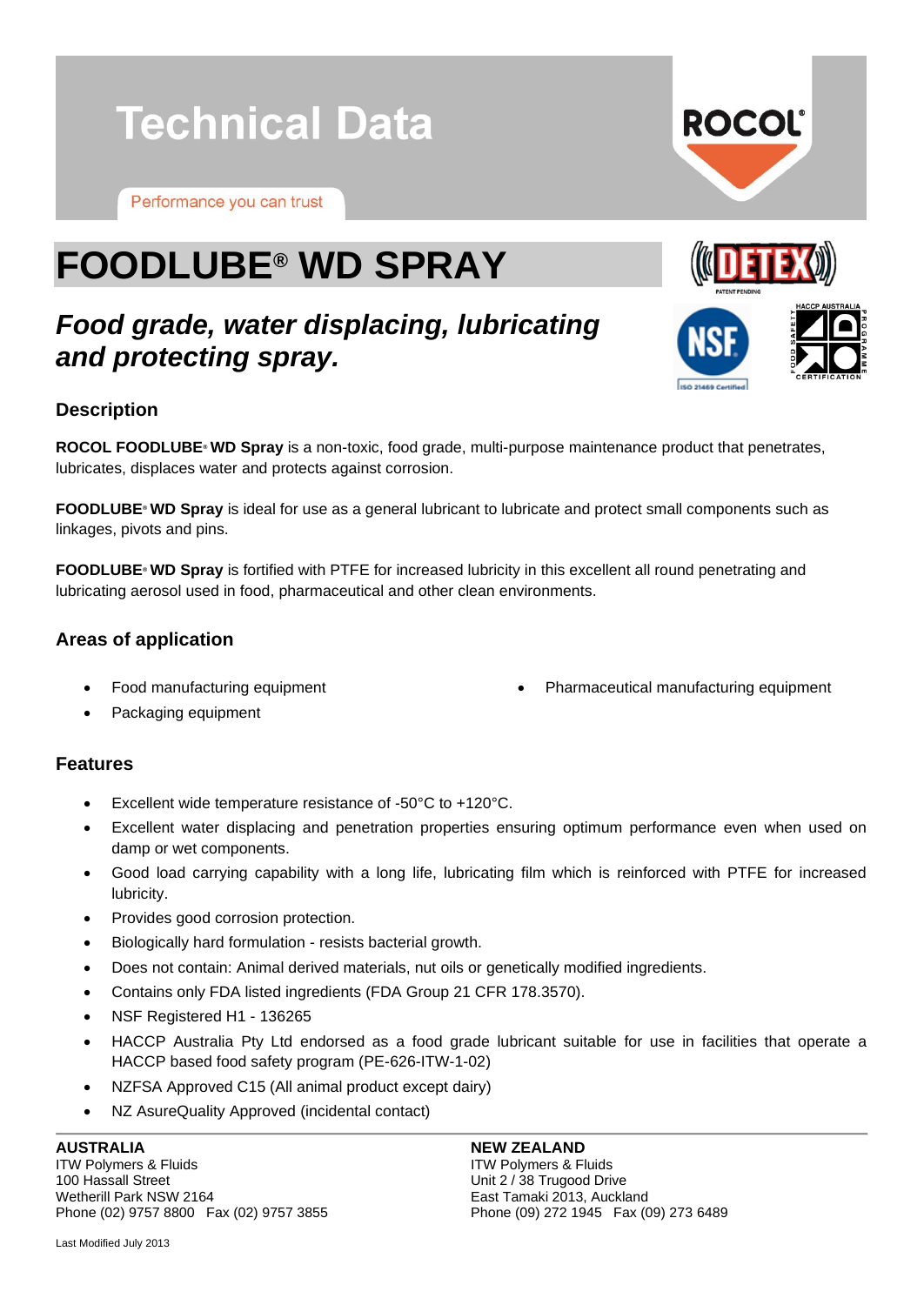• FOODLUBE**®** WD Spray has metal & x-ray detectable plastic components (aerosol caps and actuators) capable of detection by most metal & x-ray detection equipment

### **Technical data**

| Property                 | <b>Test Method</b> | Result                                         |
|--------------------------|--------------------|------------------------------------------------|
| Appearance               |                    | Clear to cloudy liquid                         |
| Base Type                |                    | Synthetic hydrocarbon fluid                    |
| Solvent                  |                    | Hydrocarbon                                    |
| Propellant               |                    | Carbon dioxide (CO2)                           |
| Additives                |                    | <b>PTFE</b>                                    |
| Odour                    |                    | Mild                                           |
| <b>Temperature Range</b> |                    | Continuous -50 $\degree$ C to +120 $\degree$ C |
| 4-Ball Wear Scar IP 239  | <b>ASTM D2596</b>  | 0.43mm (40kg for 1 hour)                       |

Values quoted are typical and do not constitute a specification.

#### **Directions for use**

- Shake the FOODLUBE**®** WD Spray thoroughly before spraying.
- Hold can upright and apply from a distance of 15-30 cm (6-12 inches) covering the article to be lubricated thoroughly.
- In severe cases, applying the product for a second time after several minutes may be beneficial to displace residual moisture or to free seized components.
- Use only the minimum quantity necessary to achieve the desired technical effect.

#### **Storage and Shelf Life**

- Store in dry conditions. Keep away from sources of heat and naked flames. Protect from frost.
- The storage temperature should be kept below +50°C, and the storage area should be out of direct sunlight.
- Shelf life: When stored in original sealed containers, the minimum shelf life is four (4) years.years from date of manufacture.

#### **Packaging** Foodlube**®** WD Spray **is available in a 300 ml aerosol package.**

#### **Ordering Information: Pack sizes – Part Codes**

**300 ml** RY15010

#### **Health & Safety Information**

The product is non-hazardous. A Material Safety Data Sheet is available from the ITW Polymers & Fluids Technical Department upon request or available on our website www.rocol.com.au